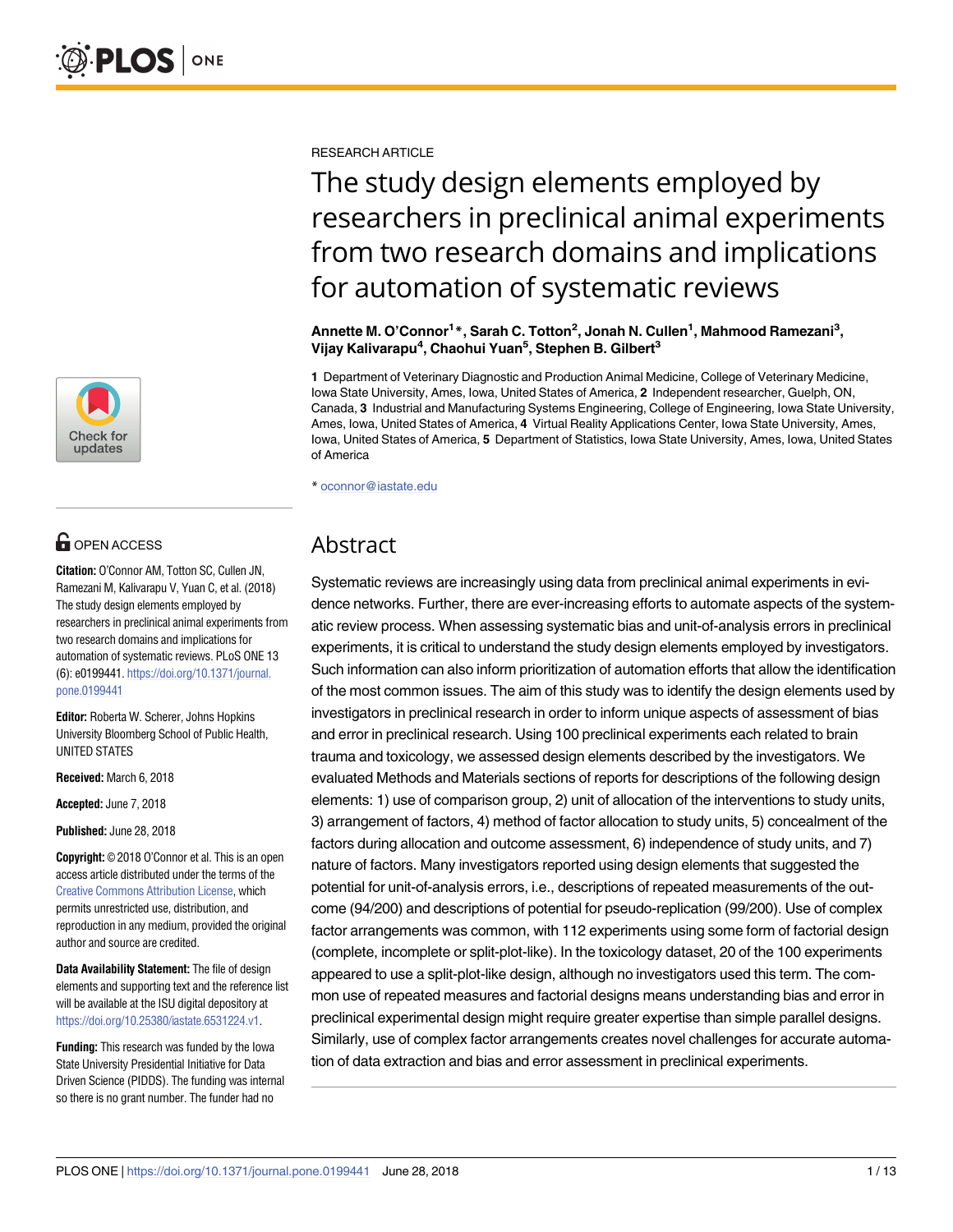<span id="page-1-0"></span>role in study design, data collection and analysis, decision to publish, or preparation of the manuscript.

ONE

**Competing interests:** The authors have declared that no competing interests exist.

## **Introduction**

#### **Rationale**

Systematic reviews are increasingly incorporating data from preclinical animal experiments  $[1–5]$  $[1–5]$  $[1–5]$ . Accurate and efficient interpretation of the study design used in such experiments is an important component of that process, because a unique aspect of systematic reviews is the assessment of bias and errors in the study design, in addition to extraction of the effect sizes and effect size precision. Here we refer to "study design" as the procedural outline for conducting an investigation. Therefore, a study design is comprised of multiple "design elements," which include use (or not) of randomization, use (or not) of blinding, how often the outcome is measured, the type of control group used, and how the experimental factors are arranged [\[6](#page-11-0)]. To assess bias and errors and extract the study results, it is critical that the reviewers understand the study design and know which elements are reported. For a systematic reviewer, a study described as an "*individually randomized*, *3 by 2 factorial design blocked by sex*, *with repeated measures and blinded outcome assessment*" immediately reveals the design element options employed by the investigators. It also conveys that the investigators used design element options that relate to risk of systematic biases (randomized and blinded) and that have the potential to create unit-of-analysis errors (repeated measures). A unit-of-analysis error occurs when the unit of allocation of the intervention is different from the unit used in the statistical analysis. Further, this description of the study ensures that the reviewer knows the results will likely contain an assessment of two main effects and an interaction (factorial design).

Assessment of the study design is a very labor- and time-intensive process, as it requires considerable time and expertise to recognize specific design elements such as split-plot designs. Automated recognition of design elements would considerably speed up this aspect of systematic reviews. However, effective systematic review automation might requires knowledge of which design elements are commonly employed, as such information will enable prioritization of targets for automation efforts.

Although many studies have described the frequency with which randomization and blinding are reported by investigators in preclinical experiments [[7](#page-11-0)], our focus was to extend to the description of less commonly assessed design elements, particularly those that relate to replicates and the arrangement of study factors. Our rationale for selecting this focus is that these elements are under studied yet important design elements that impact study validity and accurate extraction of study results [[8](#page-11-0)–[12\]](#page-11-0).

## **Objective**

Our long-term goal is to develop automated tools for the recognition of design elements in research publications, as recognition of important study design elements requires considerable expertise, and automated classification of design elements will enable more accurate, rapid, and cost-effective risk-of-bias and error assessment and extraction of study results. Working towards that longer-term goal, the objective of this study was to identify and assess the frequency of design elements in preclinical animal experiments. Such information will be needed so that automation methods can focus on identifying the most commonly employed design elements and therefore maximize value to reviewers.

## **Materials and methods**

This study is an observational survey using manuscripts describing preclinical animal experiments from systematic reviews in two broad topic areas: brain trauma/stroke and toxicology.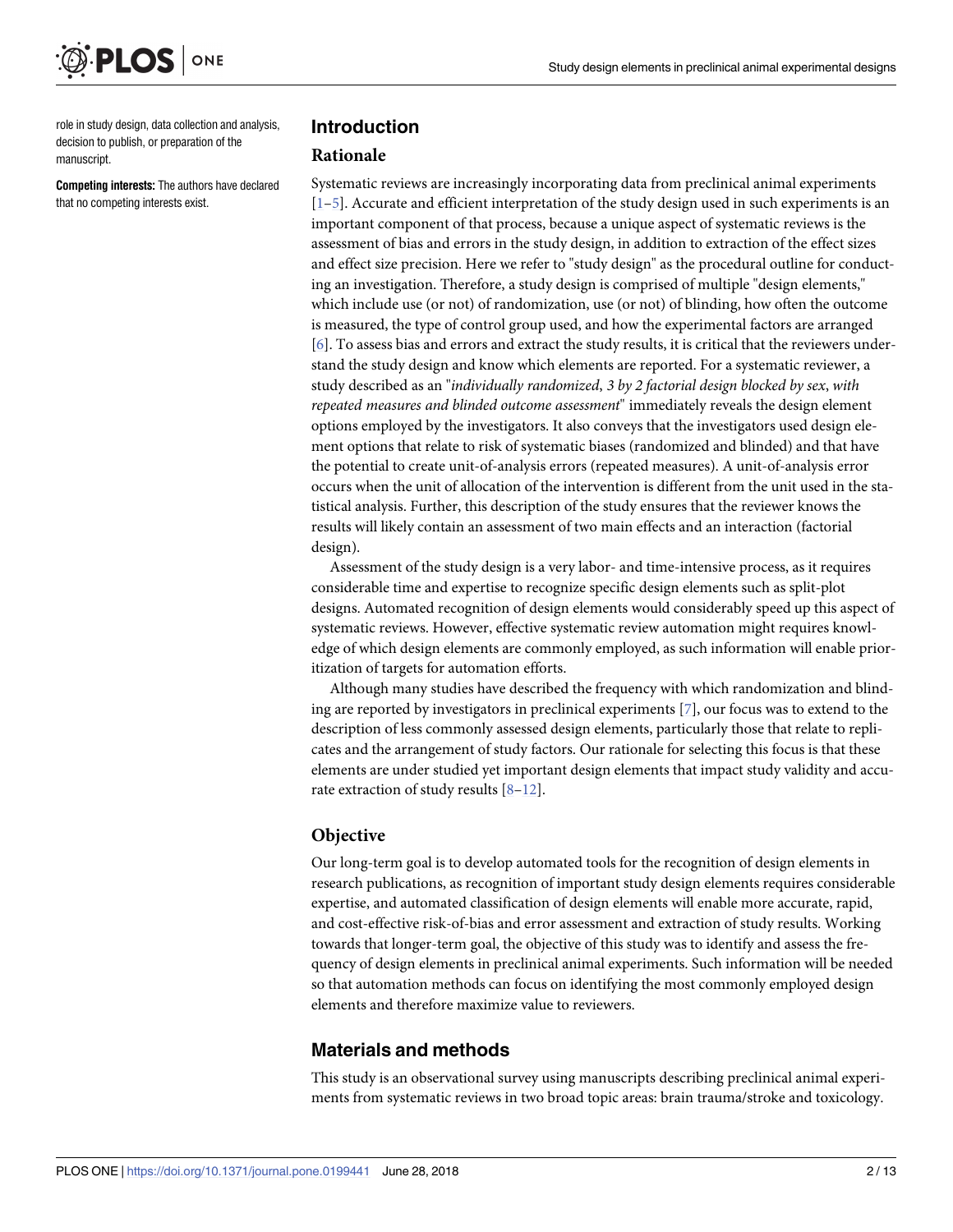## <span id="page-2-0"></span>**Data sources**

Manuscripts included described primary research of a single comparative animal experiment (published in English). Only *in vivo* studies were eligible. If an eligible manuscript also contained an *in vitro* or *ex vivo* intervention element, the manuscript as a whole was excluded. The single-study criterion was necessary for a companion project using the same set of studies. The datasets for each topic area contained 100 manuscripts. One dataset was obtained from the CAMARADES (Collaborative Approach to Meta-Analysis and Review of Animal Data from Experimental Studies) group and described animal models of stroke/brain trauma. The second dataset was obtained from the citation lists of four systematic reviews that evaluated animal models for toxicology. Further details of how the corpus was obtained are provided in S1 [Text.](#page-10-0)

## **Eligible studies**

Initial screening of manuscripts for the corpus was conducted using the online systematic review software DistillerSR® (Ottawa, ON, Canada, <https://www.evidencepartners.com/>). Initial eligibility assessment was performed based on the abstract, keywords, introduction, and the materials and methods sections. Studies were eligible for assessment if published in English (the full text, not just the abstract), if they were primary research of a comparative intervention or assessment of brain trauma/stroke outcomes in non-primate mammals, consisting of only one experiment, and assessing only interventions applied to the whole animal (i.e., no *in vitro* or *ex vivo* level interventions).

Two independent reviewers (JC and ST) with backgrounds in study design pilot-tested the initial screening (eligibility) form on 30 studies. Subsequent to the pilot-testing, only one reviewer (JC or ST) was required to determine study eligibility.

After eligibility assessment, 100 references, out of the 213 eligible studies in the CAMAR-ADES dataset, were selected using a random number sequence generator [\(https://www.](https://www.random.org/sequences) [random.org/sequences\)](https://www.random.org/sequences). The rationale for the sample size of 100 studies was to enable 95% confidence of the ability to identify design elements present in at least 5% of manuscripts assuming 100% sensitivity and 100% specificity of detection ([http://epitools.ausvet.com.au/](http://epitools.ausvet.com.au/content.php?page=Freedom) [content.php?page=Freedom](http://epitools.ausvet.com.au/content.php?page=Freedom)), which in the absence of prior data seemed a pragmatic goal for detection of design elements. It was decided by the  $1<sup>st</sup>$  author that if a design element occurred in fewer than 5% of the papers, then it was rare enough to ignore for this report. To extract the data, a PDF annotation tool (AFLEX interface) was developed which enabled pre-specified design elements to be tagged/associated with specific text within the full-text PDF [[13](#page-11-0)]. This web-based tool allows the user to upload a PDF, highlight passages of text in them, and tag those passages with the design elements. E.g., a user might select a sentence that provides evidence for the unit of analysis being the group and the arrangement of factors being parallel. That highlighted sentence can then be tagged with Group and Parallel. After tagging, the tool allows easy review of the evidentiary sentences for that article, or a review of all Group sentences across all tagged articles, etc. Currently the tool is being used internally by the authors, but it could become available for public use.

The design element assessment extraction form was pilot-tested by two independent reviewers (JC and ST). After pilot-testing, each study was assessed and extracted by the two independent reviewers (JC and ST). To identify and resolve conflicts about design elements and supporting text, an RStudio-based Shiny [\[14,](#page-11-0) [15\]](#page-11-0) web interface was developed, which identified where design elements and text were not the same for both reviewers. Following conflict resolution or adjudication by a third reviewer (AOC), any necessary changes to the final dataset were made.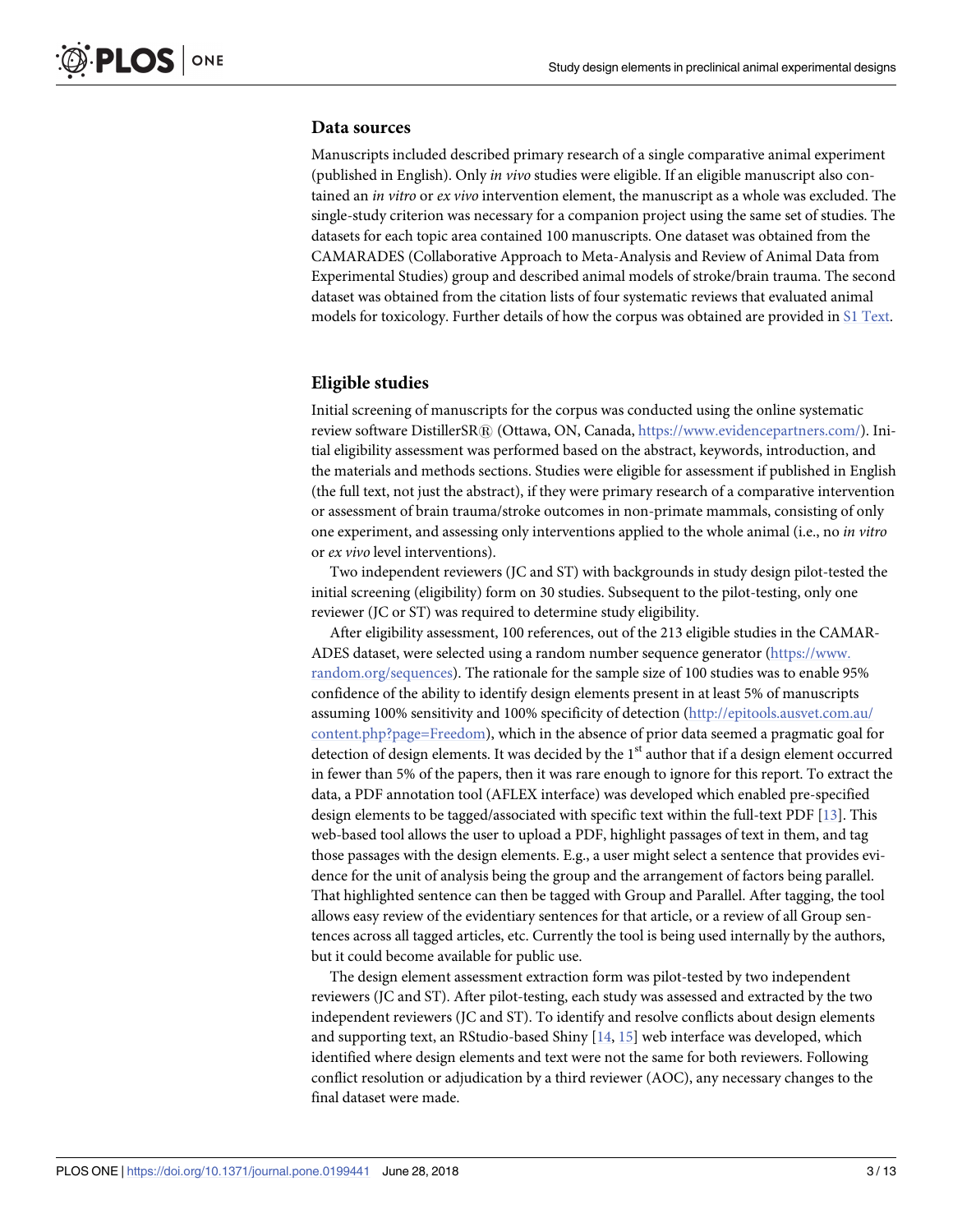## <span id="page-3-0"></span>**Identification of design elements used and supporting text collection process**

The design elements sought were selected based on previous experience with identifying and extracting study design elements and consisted of a comprehensive suite of elements relevant to comparative preclinical animal experiments. As part of assessing whether the list was comprehensive, several risk-of-bias tools proposed for animal experiments were reviewed to determine which design elements would relate to systematic bias and unit-of-analysis errors [[7](#page-11-0), [16](#page-11-0), [17\]](#page-11-0).

The selected design elements are: 1) comparison group, 2) unit of allocation of the interventions to study units, 3) arrangement of factors, 4) method of factor allocation to study units, 5) concealment of the factors during allocation and outcome assessment, 6) independence of study units, and 7) nature of factors. For each design element, there are options that investigators might employ. For example, for the design element "arrangement of factors" investigators can choose from a parallel arrangement of factors, a single-level factorial arrangement, a splitplot-like factorial arrangement, or a cross-over arrangement. The suite of design elements and options are described in [Table](#page-4-0) 1. The suite of design elements and their associated validity and bias domains can be seen in S1 [Table.](#page-10-0)

The methods section of each manuscript was searched for text that indicated the design elements described by the investigators. If identified, the option employed by the investigators and a text description of the option were extracted using *de novo* software [\(Table](#page-4-0) 1). In addition, text in the title, abstract, introduction, and the materials and methods section were surveyed for any investigator-identified study design label and, if present, this information was extracted.

Certain design elements must be present in an experimental study; for example, all studies must identify a unit of allocation, an arrangement of factors, and a method of allocation of factors to study units. When it was not possible to discern the options used based on the investigators' description, these design elements were referred to as "unclear". Other design elements are optional, such as concealment of factors during allocation or outcome assessment, repeated measures, or the use of pseudo-replication. If no text was found to describe these elements, this was coded as having "no discernable description (NDD)" for that design element.

To ensure a consistent approach to element and option recognition, the following standards were employed:

- In order to determine whether a control group was concurrent, text was selected that described the division or allocation of the study population into groups.
- In order to determine whether the unit of allocation was at the individual level, we required the investigators to provide either a dosage (e.g., mg/kg) or a route of administration (e.g., intravenous, intraperitoneal) that could only be delivered individually. Simply providing a concentration of the intervention in the water or food was not sufficient for the reviewers to determine the unit of allocation, unless the authors also explicitly described the housing as individual.
- We differentiated language that suggested pseudo-replication from language that suggested repeated measurement of outcomes, although these approaches both refer to replicates [[9](#page-11-0)]. *Pseudo-replication* refers to multiple measures of an outcome designed to capture random experimental noise, i.e., multiple pups within a litter when the dam had been allocated to treatment or multiple tissue sections within an animal. *Repeated measurement* refers to multiple outcome measurements when a factor of interest varies, such as time or decibel level. Descriptions of measures that were unlikely to be related to the outcome were not extracted,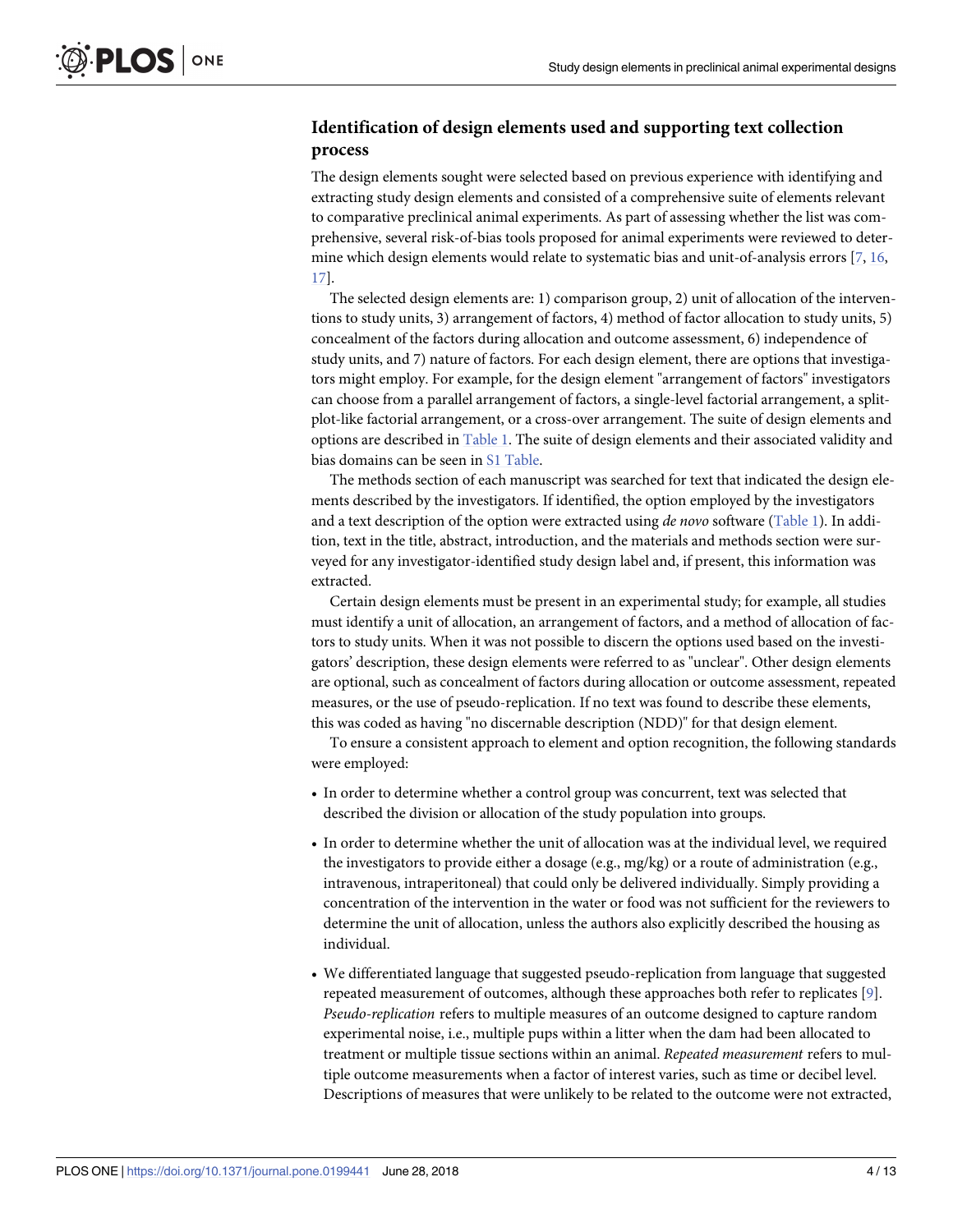#### [Table](#page-3-0) 1. Design element groups and annotation options for use with an AFLEX (automatic functional language recognition/EXtraction) interface for annotating **portable document format files.**

| Design element                          | <b>Element</b> options                                                          | <b>Comments</b>                                                                                                                                                                                                                                                                                                                                                                                                                             |  |
|-----------------------------------------|---------------------------------------------------------------------------------|---------------------------------------------------------------------------------------------------------------------------------------------------------------------------------------------------------------------------------------------------------------------------------------------------------------------------------------------------------------------------------------------------------------------------------------------|--|
| Comparison group                        | None                                                                            | There is only one group in the study and this group received the intervention. This group may serve as its<br>own control, i.e., the outcome is assessed prior to and following application of the intervention(s).                                                                                                                                                                                                                         |  |
|                                         | Concurrent                                                                      | The design has two or more comparison groups that occur at the same time.                                                                                                                                                                                                                                                                                                                                                                   |  |
|                                         | Historic                                                                        | The design has at least one comparison group that completed the study before the other comparison group<br>(s) entered the study.                                                                                                                                                                                                                                                                                                           |  |
| Unit of concern                         | Group                                                                           | The factors are applied at the level of the group, such as cage or other housing.                                                                                                                                                                                                                                                                                                                                                           |  |
|                                         | Individual                                                                      | The factors are applied at the level of the individual.                                                                                                                                                                                                                                                                                                                                                                                     |  |
|                                         | Nested                                                                          | There are two or more hierarchical levels of the factors (e.g., one factor applied to pregnant mother, and a<br>second factor applied to the pups).                                                                                                                                                                                                                                                                                         |  |
| Arrangement of factors                  | Parallel                                                                        | Two or more experimental groups are followed over time. Interaction between factors is not studied.                                                                                                                                                                                                                                                                                                                                         |  |
|                                         | Cross-over                                                                      | At least two experimental groups are in the study, and the groups swap interventions.                                                                                                                                                                                                                                                                                                                                                       |  |
|                                         | Complete factorial                                                              | At least two factors are studied and all possible combinations of these factors are present in the design.<br>These factors are applied at the same level. (all factors applied at single level).                                                                                                                                                                                                                                           |  |
|                                         | Incomplete factorial                                                            | At least two factors are studied but not all possible combinations of these factors are present in the design.<br>These factors are applied at the same level. (all factors applied at single level).                                                                                                                                                                                                                                       |  |
|                                         | Split-plot                                                                      | Factors are investigated at two or more hierarchical levels in the study, i.e., one or more factors are nested<br>within another factor (e.g., whole mouse, two or more tissues within the mouse).                                                                                                                                                                                                                                          |  |
| <b>Allocation</b>                       | Random                                                                          | Refers to the use of a random allocation methods                                                                                                                                                                                                                                                                                                                                                                                            |  |
|                                         | Systematic                                                                      | Refers to the use of alternation methods.                                                                                                                                                                                                                                                                                                                                                                                                   |  |
|                                         | Minimization                                                                    | Minimization includes matching on known confounders based on previously enrolled animals.                                                                                                                                                                                                                                                                                                                                                   |  |
|                                         | Haphazard                                                                       | A method that is none of the above, such as allocating the next intervention to the next mouse caught.<br>Rarely is the word "haphazard" used; however, a described method might appear haphazard.                                                                                                                                                                                                                                          |  |
| Concealment                             | Blinded intervention<br>allocation                                              | The investigators indicated whether the allocation sequence was concealed prior to enrolment.                                                                                                                                                                                                                                                                                                                                               |  |
|                                         | Blinded outcome<br>assessment                                                   | The investigators indicated whether the outcome assessor(s) was/were blinded to the intervention groups.                                                                                                                                                                                                                                                                                                                                    |  |
| Independence                            | Pseudo-replication                                                              | Pseudo-replication is considered multiple measures of an outcome designed to capture random<br>experimental noise, i.e., multiple pups within a litter when the dam had been allocated to treatment or<br>multiple tissue sections within an animal.                                                                                                                                                                                        |  |
|                                         | Repeated measures                                                               | Repeated measures refers to multiple measurements of an outcome when a factor is varied. The multiple<br>outcome measurements are spread across a factor of potential interest, such as time or decibels.                                                                                                                                                                                                                                   |  |
| Investigator-identified<br>study design | Investigator-Identified<br><b>Study Design</b>                                  | The study design, as identified by the study investigator(s) in the Title, Abstract, Keywords, Objectives,<br>and/or Methods sections of the article.                                                                                                                                                                                                                                                                                       |  |
| Nature of the factors<br>allocated      | All could be randomized<br>Some could be randomized<br>None could be randomized | The investigators examined only factors that could be randomized (e.g., drugs, exercise treatments, diets,<br>$etc.$ )<br>The investigators examined a mixture of factors that could be randomized and factors that could not be<br>randomized.<br>The investigators examined only factors that could not be randomized (e.g., sex, genotype, age, and tissue<br>type (when more than 1 type of tissue was sampled per experimental unit)). |  |

<https://doi.org/10.1371/journal.pone.0199441.t001>

ONE

<span id="page-4-0"></span>PLOS I

as such information did not relate to the extracted results. For example, repeatedly measuring body temperature while the animal was under anesthesia was to ensure animal health and was therefore unlikely to be reported in the results. Two approaches to recognition of repeated measures were used: 1) if the investigators described a process of repeated measurements of outcomes on a study unit, and 2) if the statistical methods described an approach to control for repeated measures, such as "a repeated measures ANOVA was conducted".

• For the arrangement of factors, when the factors were assigned to the same level of animal and the interaction between multiple factors was of interest, this was considered a *single-level factorial design*. A factorial design was considered complete when every possible combination of factors was represented by an arm of the design  $[11]$ .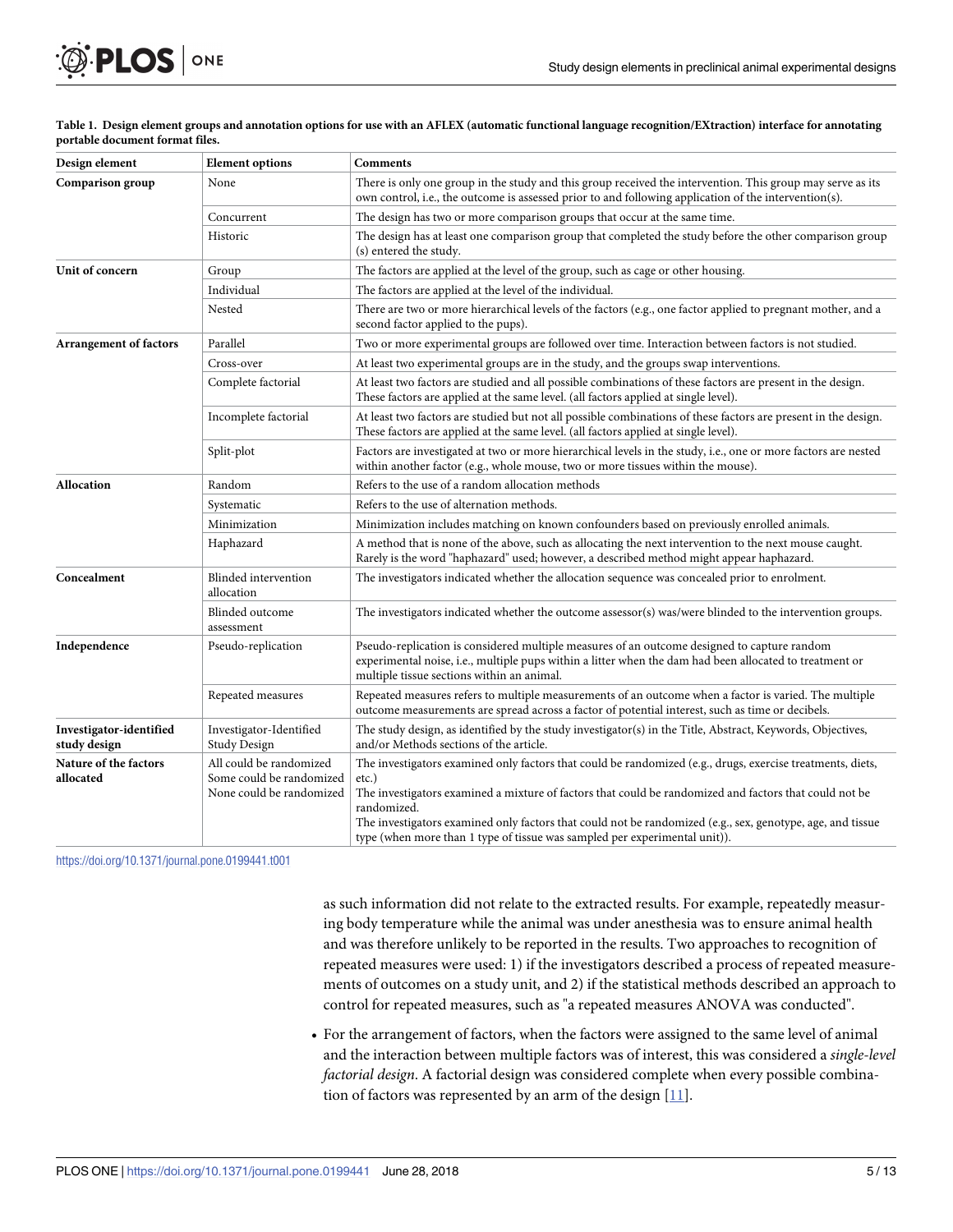<span id="page-5-0"></span>A common feature of preclinical studies is a "sham" arm, which is often included for the purposes of quality control. This "sham" arm is often paired with a factorial design, and as a consequence, could be mistaken for part of an incomplete factorial design. The difference between these designs is based on the nature of the "single" arm. A sham arm consists of animals that received neither an intervention, nor a challenge (where "challenge" was induction of stroke in the CAMARADES dataset). The sham arm is a quality control feature of the study, rather than having an outcome that is truly of interest. Data from animals in the sham arm may function as a baseline for the outcomes from control groups (which received the challenge) and treatment groups (which received both the challenge and an intervention.

A *split-plot-like arrangement* referred to a factorial arrangement where one factor is nested within the other.

If the arrangement of factors could not be deciphered based on the investigators' text, the portion of the text describing the overall organization of the factors was extracted and labeled "unclear" as the design element.

To describe the findings, we calculated the frequencies of design elements and options for the selected studies.

## **Results**

#### **Study characteristics**

**Investigator-identified study design.** No investigator reported a specific study design name such as "2 by 2 factorial" in any of the 100 studies extracted from the CAMARADES (stroke/brain trauma) dataset. Only seven studies from the toxicology dataset contained an investigator-identified study design. All seven of these studies were described by the investigators as factorial designs. Interestingly, two of these seven studies appeared to be split-plot-like designs based on the investigators' description of the arrangement of factors. Of course, splitplot is a unique sub-group of factorial design; therefore, the description of these studies as factorial is technically correct. However, the use of the term "split-plot-like design" is preferable, as it would alert reviewers more quickly to the potential for unit-of-analysis errors in the manuscripts.

**Frequency of study design elements and options.** [Table](#page-6-0) 2 shows the frequency of reporting of design elements in the two datasets.

One of the most important findings is that, despite the absence of specific design labels, the reviewers were almost always able to confidently determine the arrangement of factors used by the investigators. This means that this information about the design element is not missing, as is often the case for other important design elements such as randomization or blinding. Authors appear to not routinely use regular expressions such as "2 by 2-factorial design" or "split-plot design" and instead describe these elements using more complex language forms than might be expected.

Another important finding is that more variation in the unit of allocation was observed in the toxicology dataset than in the brain trauma/stroke dataset. The toxicology dataset included more nested, group, and unclear allocations. The factors studied in our particular toxicology dataset tended to be those conducive to application to the food or water and if animals were group-housed, it was probably more expedient for the investigators to allocate these factors at the group level by adding them to the food or water of group-caged animals. In the brain trauma/stroke dataset, the interventions of interest were usually those that could only be applied at the individual level (e.g. injectable drugs) and cross-generational effects of the intervention were not of interest to the investigators. By contrast, investigators in our toxicology dataset studies were often interested in cross-generational effects of the toxins of interest,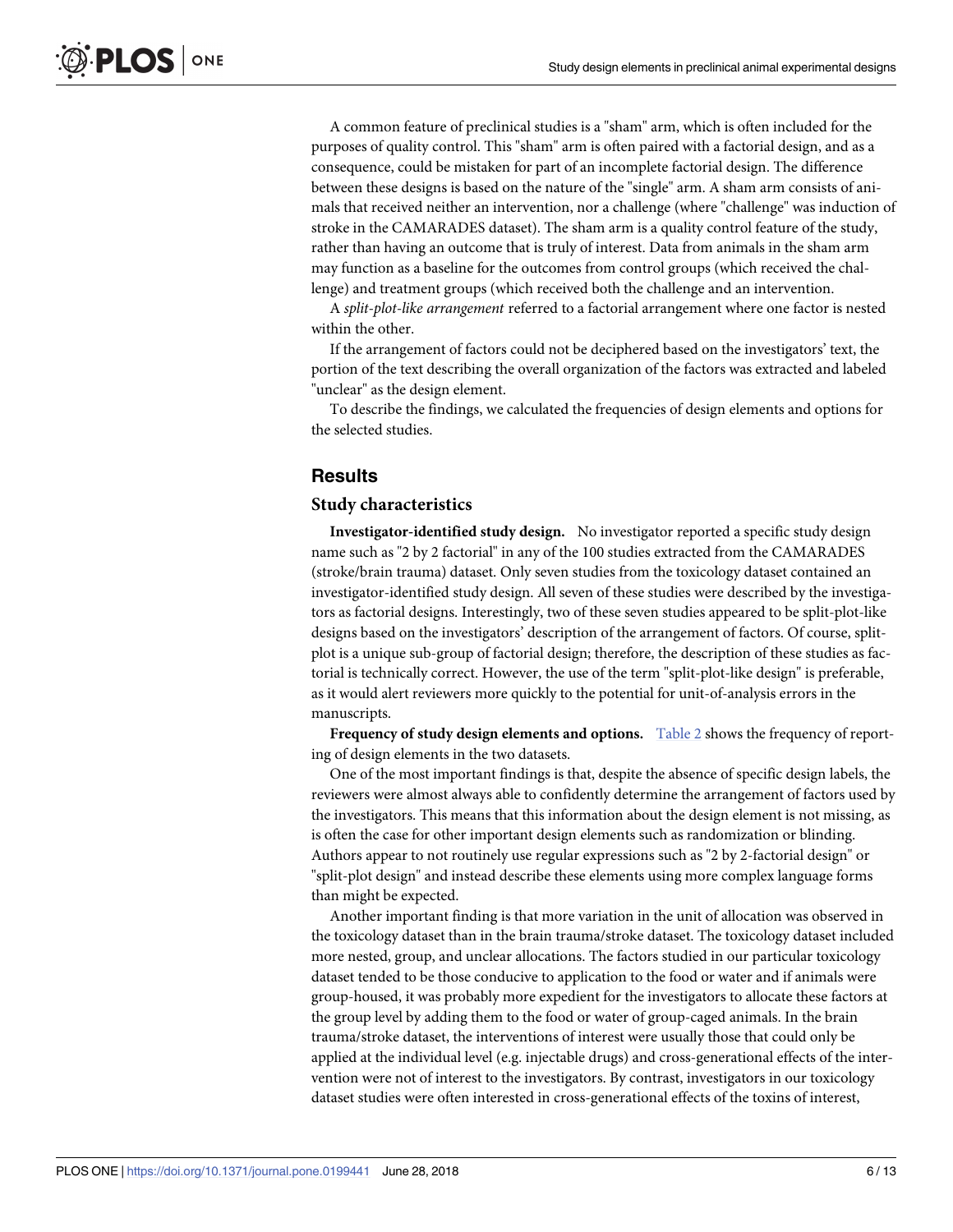#### [Table](#page-5-0) 2. Frequency of description of design elements and design element options in the two preclinical datasets evaluated (CAMARADES (brain trauma/stroke) **and toxicology).**

| Design element                       | <b>Element</b> options   | <b>CAMARADES</b><br>$N = 100$ | <b>Toxicology</b><br>$N = 100$ |
|--------------------------------------|--------------------------|-------------------------------|--------------------------------|
| Control group                        | None                     | $\boldsymbol{0}$              | $\boldsymbol{0}$               |
|                                      | Concurrent               | 98                            | 92                             |
|                                      | Historic                 | $\boldsymbol{0}$              | $\boldsymbol{0}$               |
|                                      | Unclear                  | $\sqrt{2}$                    | $\,8\,$                        |
| Unit of concern                      | Group                    | $\overline{0}$                | 12                             |
|                                      | Individual               | 92                            | 37                             |
|                                      | Nested                   | $\mathbf 0$                   | 17                             |
|                                      | Unclear                  | $\,$ 8 $\,$                   | 34                             |
| Arrangement of the factors           | Complete factorial       | 27                            | 42                             |
|                                      | Cross-over               | $\boldsymbol{0}$              | $\boldsymbol{0}$               |
|                                      | Incomplete factorial     | 12                            | 11                             |
|                                      | Parallel                 | 58                            | 24                             |
|                                      | Split-Plot               | $\boldsymbol{0}$              | 20                             |
|                                      | Unclear                  | $\overline{\mathbf{3}}$       | $\mathfrak{Z}$                 |
| Allocation                           | Haphazard                | $\boldsymbol{0}$              | $\boldsymbol{0}$               |
|                                      | Minimization             | $\boldsymbol{0}$              | $\boldsymbol{0}$               |
|                                      | Random                   | 79                            | 62                             |
|                                      | Systematic               | $\boldsymbol{0}$              | $\mathbf{0}$                   |
|                                      | Unclear                  | 21                            | 38                             |
| Concealment (a)                      | Intervention allocation  | 12                            | $\boldsymbol{0}$               |
|                                      | $NDD^*$                  | 88                            | 100                            |
| Concealment (b)                      | Outcome assessment       | 60                            | 12                             |
|                                      | $NDD^*$                  | 40                            | 88                             |
| Independence (a)                     | Pseudo-replication       | $\bf 44$                      | 50                             |
|                                      | $NDD^*$                  | 56                            | 50                             |
| Independence (b)                     | Repeated measures        | 40                            | 59                             |
|                                      | $NDD^*$                  | 60                            | 41                             |
| Investigator-identified study design | Provided                 | $\boldsymbol{0}$              | $\sqrt{ }$                     |
|                                      | $NDD^*$                  | 100                           | 93                             |
| Nature of the factors                | All could be randomized  | 94                            | 69                             |
|                                      | Some could be randomized | 5                             | 30                             |
|                                      | None could be randomized | $\boldsymbol{0}$              | $\boldsymbol{0}$               |
|                                      | Unclear                  | $\,1$                         | $\,1$                          |
|                                      |                          |                               |                                |

NDD = no discernable description: neither reviewer/reader was able to find text that described this element.

<https://doi.org/10.1371/journal.pone.0199441.t002>

<span id="page-6-0"></span>PLOS ONE

hence we found that the factors were often applied to pregnant dams and their offspring (nested allocation).

Similarly, more variation was observed in the arrangement of factors in the toxicology studies compared to the brain trauma/stroke studies. Important for unit-of-analysis errors, 20% of the toxicology studies used language that suggested a split-plot-like arrangement of factors of interest, although as previously noted, no investigator used the term "split-plot". As with group-level allocation, the use of a split-plot-like arrangement of factors (one or more subplots nested within a whole plot) suggests that unit-of-analysis errors could occur. Reviewers would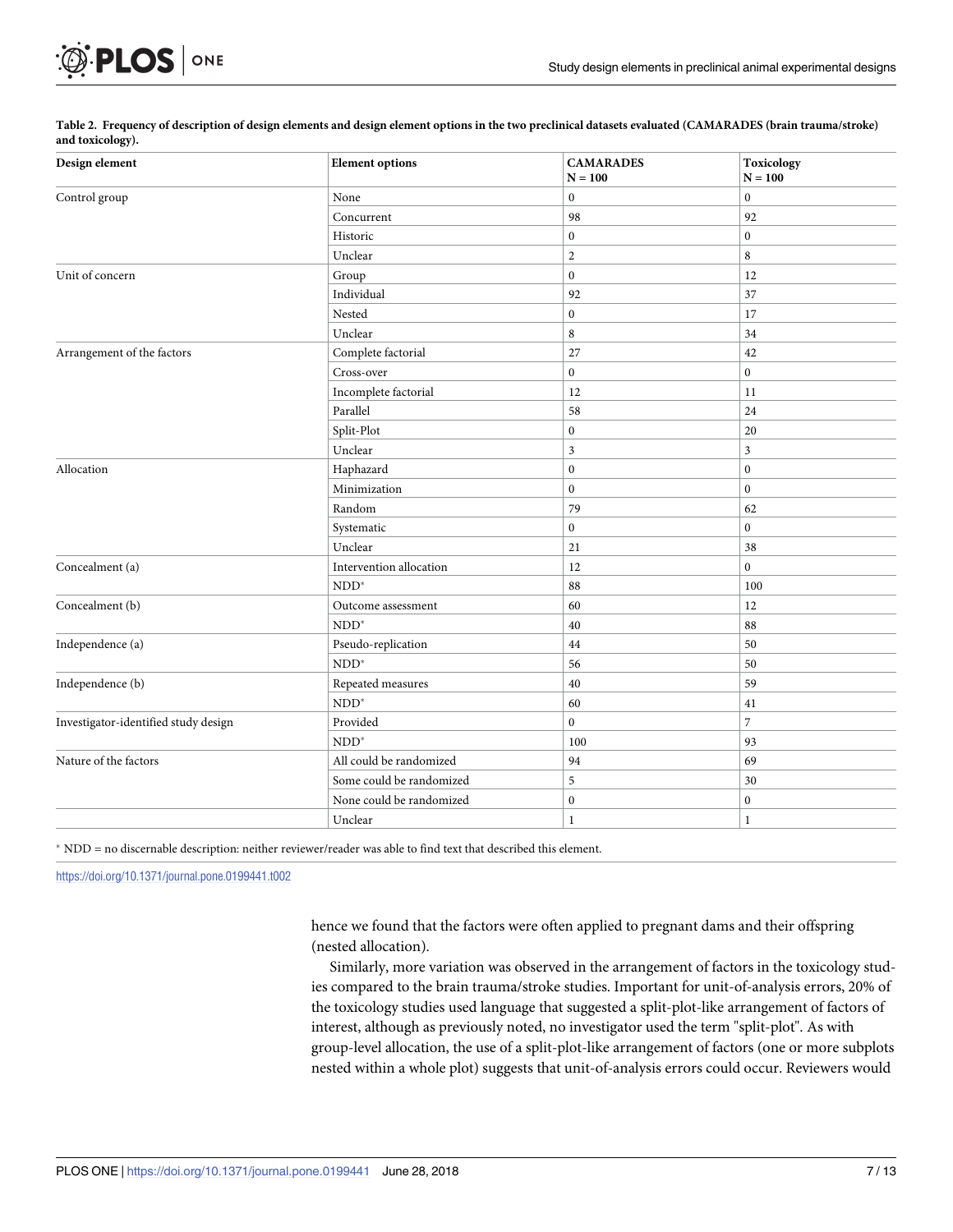<span id="page-7-0"></span>benefit from being alerted to this potential, as it enables them to verify that the study correctly adjusted for the whole-plot error term in the statistical analysis [\[12\]](#page-11-0).

With respect to allocation to treatment group, not surprisingly, randomization was the only reported method of allocation. The studies not indicating randomization did not report which method was used to allocate the interventions to the study units. Similarly, blinding of allocation and outcome assessment were rarely described in preclinical studies.

Language that suggests the potential for unit-of-analysis concerns as a result of pseudo-replication and repeated measures was common in both datasets. Almost 50% of studies used lan-guage that described pseudo-replication and/or repeated measures [[8](#page-11-0), [9\]](#page-11-0). Our goal with this study was not to determine whether the investigators addressed these concerns when conducting their analysis. However, it is relevant to note that sometimes, though not always, the investigators' description of the element also indicates that the unit-of-analysis errors concern was addressed. This has implications for efficient text extraction and bias or error assessment. For example, in the toxicology dataset, 53 manuscripts used language that suggested repeated measures, such as in the following text:

"Offspring were weighed at 7 day intervals and food intake over 24 hours was measured at 25 day intervals."[[18](#page-11-0)]

However, only 26 of those 53 studies also provided language in the methods and materials section that suggested that this unit-of-analysis concern had been addressed. For example:

"The repeated measures ANOVA was used for the acquisition phase of the MWM and rMWM (with the repeated measure: trial block), followed by a Bonferroni post hoc to analyze possible interactions between trial block, genotype and/or diet." (emphasis added) [\[19\]](#page-11-0)

In the CAMARADES (brain trauma/stroke) dataset, 28 of the 40 studies that used language suggesting repeated measures did not also include language that indicated this had been addressed in the statistical analysis. Similar results were found for pseudo-replication; for the toxicology dataset, 46 studies used language that suggested pseudo-replication, but 34 (74%) of these studies did not clearly indicate how this was addressed analytically. For the CAMAR-ADES dataset, in 29 of 44 (66%) studies the investigators' description of pseudo-replication did not also contain evidence of the solution. An example of language the reviewers considered to suggest the issue and the resolution is:

"The digital reading (in Newtons) of three successive trials were obtained for each mouse, averaged and used for data analysis." [[20](#page-11-0)]

Also of interest was the finding that many studies, especially in the toxicology dataset, included factors of interest that could not be randomized. This was most seen for factors related to factors of genotype or sex, for example:

"In order to determine the contribution of both genetic TXNIP-deletion (TKO) and the pharmacologic TXNIP inhibition with RES on outcome/recover after embolic middle cerebral artery occlusion (eMCAO) stroke, the total 64 mice (WT and TKO) were separated into following groups: WT mice subjected to sham operated control + vehicle treatment group I (sham only); WT mice subjected to eMCAO + vehicle treatment group II (WTeM-CAO only); WT mice subjected to eMCAO + RES (5mg/kg) treatment group III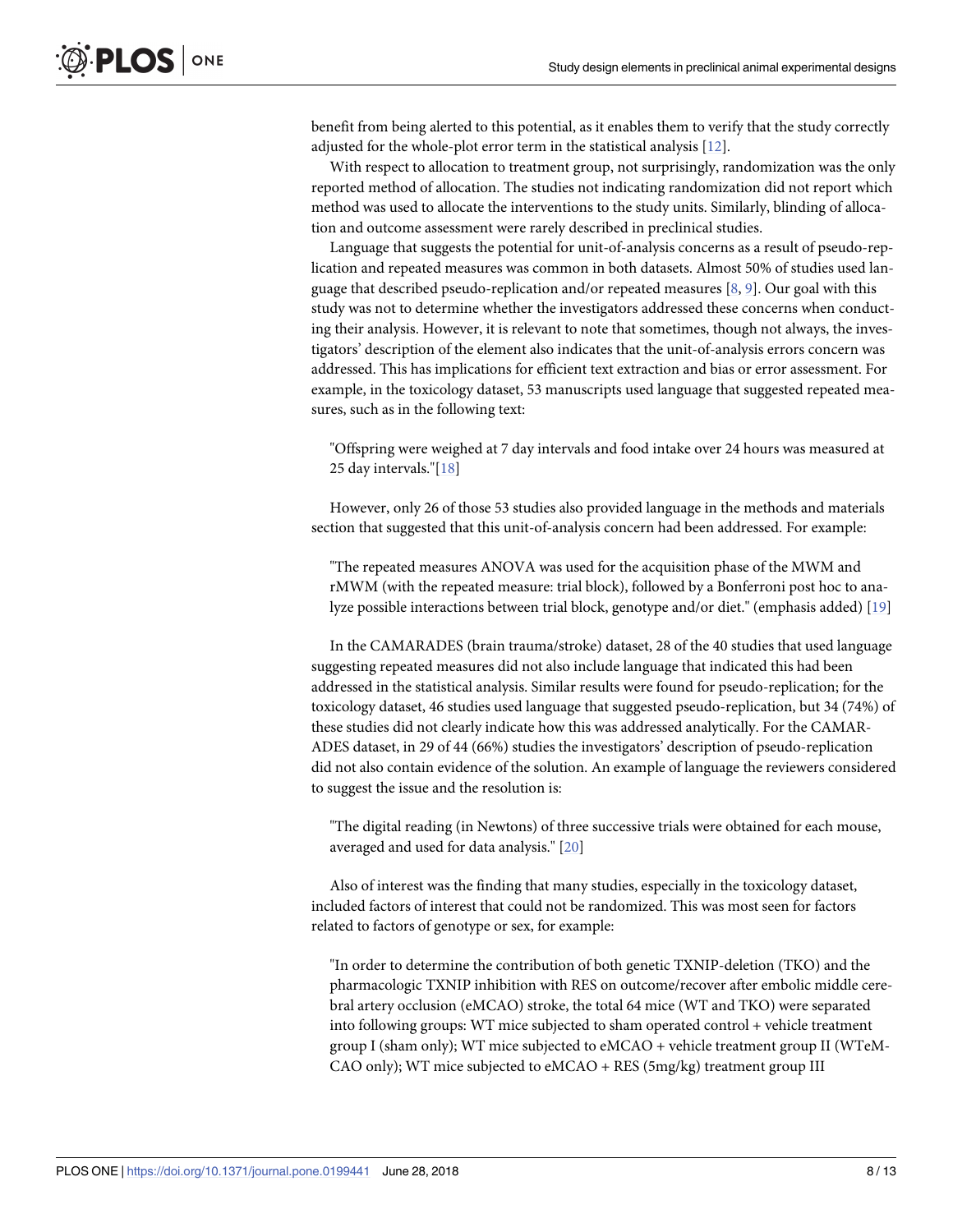<span id="page-8-0"></span>(WTeMCAO + RES only) and TKO mice subjected to eMCAO group + vehicle treatment IV (TKO-eMCAO only)." [\[20\]](#page-11-0)

Our interpretation of this design is that genotype was a factor of interest, but animals could not be randomized to genotype in the true sense. This has implications for automated risk-ofbias assessment, as it is not possible to assume that all factors studied in preclinical experiments can be randomized to group.

## **Discussion**

The data suggest that investigators report the use of a variety of design elements in preclinical studies. To date, much of the focus on comprehensive reporting in biomedical research has been on the design elements that relate to selection bias and detection bias. The design element "allocation to group" is related to selection bias, and incorporation of blinded outcome assessment relates to detection bias [[1,](#page-10-0) [6,](#page-11-0) [17,](#page-11-0) [21–](#page-11-0)[25](#page-12-0)]. This focus is likely a function of three factors. First, in the literature on human studies the reporting of these design elements has been evaluated for years and continues to be the focus of many studies; second, there is empirical evidence of an association between reporting of these elements and the effect size of intervention studies [\[26–31](#page-12-0)]. Finally, the assessment of these factors does not require advanced understanding of study design because authors use typical expressions or keywords more commonly to describe the options for these design elements, i.e., randomization and blinding, and therefore the task of assessment of reporting is relatively simple.

Less focus has been applied to the reporting of elements that may impact the potential for unitof-analysis errors. Interestingly, our data suggest that such elements are actually quite common in preclinical studies. For example, in the two datasets we evaluated, almost 50% of investigators opted to include a design element that suggested the potential for repeated measures or pseudoreplication, and 20% of the studies in the toxicology dataset described split-plot-like designs. Regrettably, we could not identify other reviews that evaluated design elements associated with potential unit-of-analysis errors in other sets of preclinical studies or human studies. One report of preclinical researchers did study investigator awareness of bias and error avoiding design elements and included the option of independent observations. Surprisingly, many investigators identified independent observations as an approach to avoiding attrition bias  $(\sim40\%)$ , performance bias (~50%), selective reporting (~30%), detection bias (~50%), publication bias (~35%), and selection bias (~38%) [\[32](#page-12-0)]. While independent observations are important, they are not related to any of these sources of bias. The survey did not ask questions about avoiding unit-of-analysis errors.

The findings also illustrated the complexity of designs that include multiple elements. For example, some reviewers might assume that all split-plot designs use a nested allocation; however, this is not the case, for several reasons. To illustrate, the text below describes a split-plot design with allocation of the diet to dams (whole plot) and then the sex of the pup is identified as a sub-plot factor.

"Once bred, pregnant dams  $(n = 6/$ group) were fed one of four diets; (1) control diet, (2) high fat (HF) diet, (3) control + methyl donor supplementation (Control + Met) and (4) high fat + methyl donor supplementation  $(HF + Met)$ ... One animal per litter was used in individual experiments, to control for any litter effect. . . .Male and female offspring were followed longitudinally and tested at the following time points (1) 12 and 20 weeks of age-metabolic assessments, (2) 40 weeks of age- fat and sucrose preference test, and (3) 50 weeks of age-brain collection for gene expression and methylation assays." [\[33\]](#page-12-0)

To understand the potential sources of bias and error in this design, substantial knowledge about the design and thorough interpretation of information is needed. First, the investigator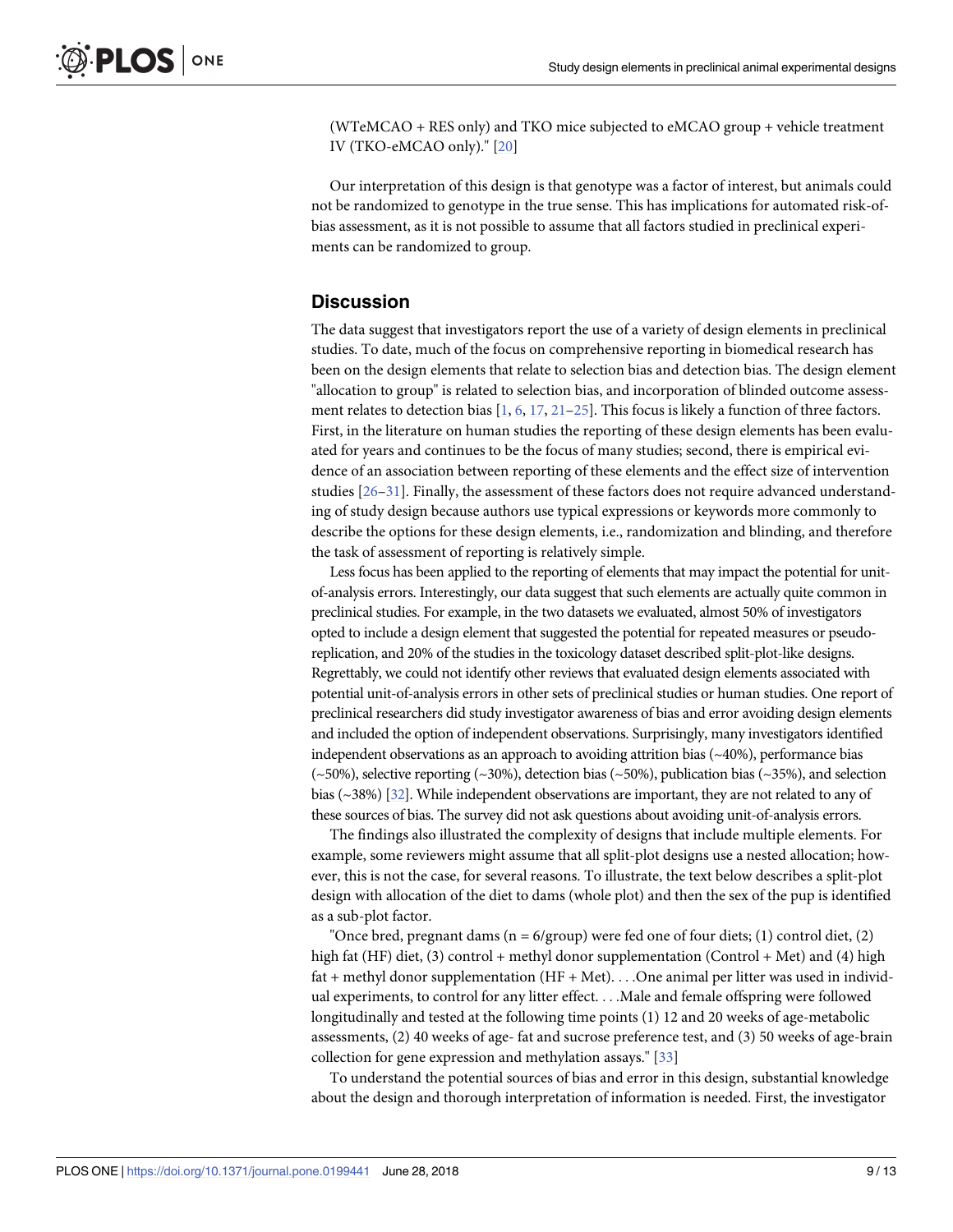cannot randomize the sub-plot factor (sex) as it is a characteristic of the animal. Therefore, the "nested" allocation, which may be considered the default for a split-plot design, is not appropriate in this study. Only the whole-plot factor (diet) can be "allocated" to the dam. Therefore, it is only relevant to assess the risk of bias due to allocation at the whole plot not the sub-plot level because the nature of the factor (sex) means it cannot be randomized. Further, diet is a factor that could be allocated at the individual or group level, and the investigators did not specify the unit of allocation. As a result, the description above might suggest the potential for pseudo-replication at the whole plot level if all the dams from one group where housed in the same cage and this correlation was not addressed in the design. This example illustrates why it is necessary to evaluate all design elements to fully understand the potential for systematic bias or unit-of-analysis errors estimation in preclinical studies.

We also found that studies in the two datasets commonly used complex arrangements of factors. In the CAMARADES (brain trauma/stroke) dataset, 40% of the 100 studies utilized some form of factorial design, and in the toxicology dataset, more than 75% of the 100 studies used some form of factorial design. Further, 25% of the studies in the toxicology dataset where spit-plot-like. Given that factorial designs often have interactions between main effects, reviewers and automated methods extracting data from preclinical studies will need to understand how to appropriately extract effect sizes and variance estimates from results with and without significant interactions. As a first step to assessing unit-of-analysis errors, reviewers and automated methods would need to be able to recognize a split-plot design so that the validity of the approach to analysis could be assessed. We have not previously seen the frequency of factor arrangement types assessed in preclinical animal experiments or human clinical trials. Our impression is that parallel and cross-over designs may predominate in human studies. For example, a search of trial titles for intervention studies submitted to Clinical Trials.Gov [\(https://clinicaltrials.gov\)](https://clinicaltrials.gov/) identified only 142 studies that used "factorial" in the title, yet 8146 titles included "parallel" in the title and 6100 used the term "cross-over".

A limitation of this study is that it is based on only two topic areas of preclinical studies with a relatively small subsample of 200 studies. The reason for this limited number relates to resources, i.e., it takes considerable expertise and time to identify all important design elements in a manuscript. This limitation re-enforces our original motivation–that design elements beyond randomization and blinding are also important for understanding study design and currently few authors clearly provide this information.

We would propose that three groups could use the findings here. Although authors do write about the design in a manner than enables experienced researchers to recognize the design elements, authors could better help others understand the design by using more key-terms for design elements. For example, describing a design as a 2 by 2 factorial design or that it contains a repeated measure elements improves the translation of research finings to end users. This does however require that authors are explicitly aware of the design elements employed and the appropriate terminology. Peer-reviews and editors could also encourage the use of common key-terms for design elements. For end users, in particular systematic reviewers, the information provided suggests that they should not currently rely upon authors to use key-terms to identify design elements, especially those with the potential to impact unit-of-analysis errors. Instead systematic reviewers in pre-clinical health should be aware that the features can be common, and should be considered when seek to extract valid estimates of effect size and precisions for use in systematic reviews.

## **Conclusions**

This study documents that investigators of primary research in preclinical animal experiments employ many design elements. We find it particularly interesting that many of these design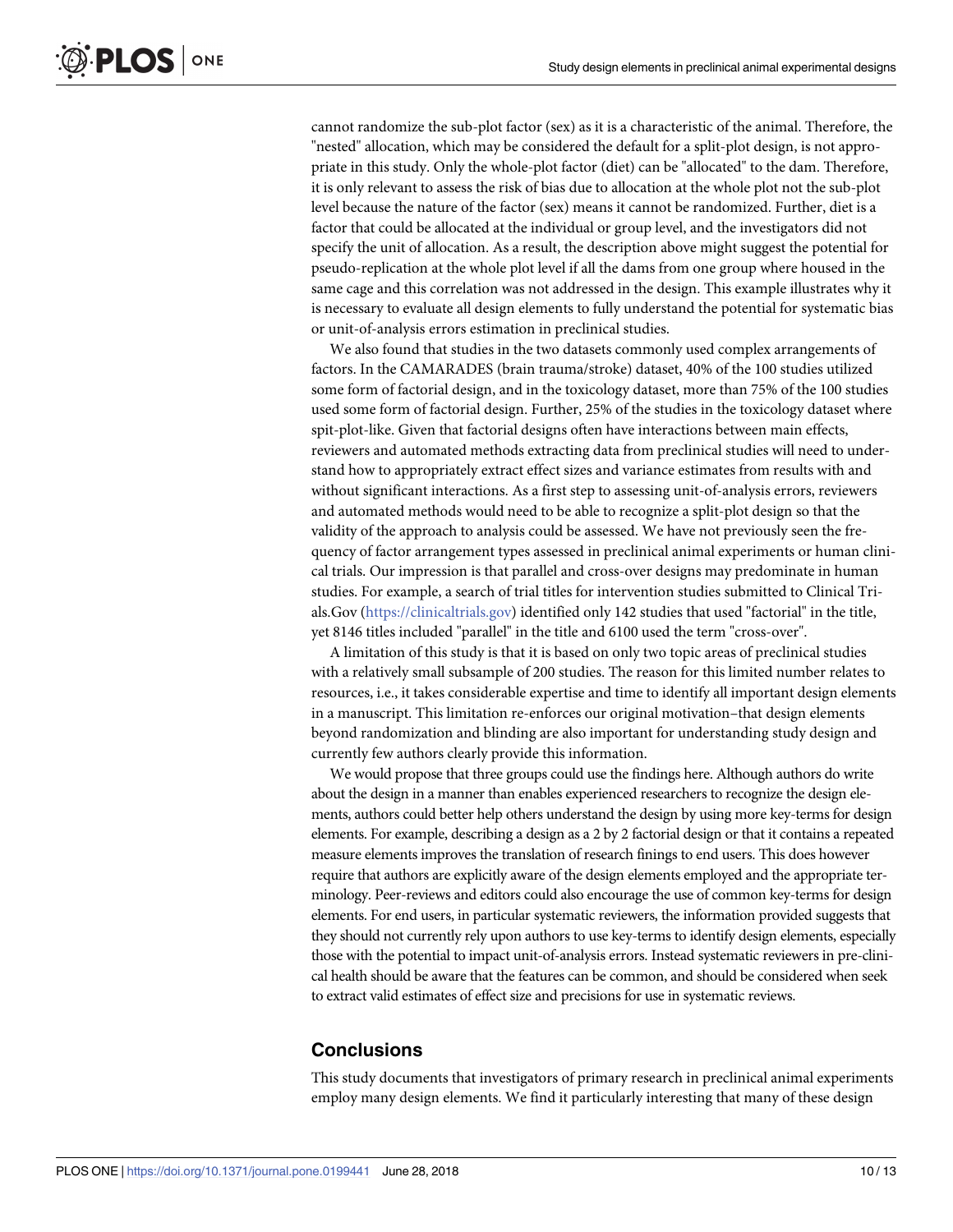<span id="page-10-0"></span>elements could relate to unit-of-analysis errors (nested allocation, group allocation, split-plotlike designs, pseudo-replication, and repeated measures). However, the potential for unit-ofanalysis error is rarely discussed or included in risk-of-bias assessments in preclinical animal experiments in systematic reviews. It is rare for investigators in this area of research to specifically name the study design used. Reporting of allocation concealment is also rare. The toxicology dataset described more nested, group, and unclear allocations, indicating that reviewers in this topic area need to be particularly careful when reading these studies to understand whether unit-of-analysis errors suggested by the design are properly addressed in the statistical analysis.

## **Supporting information**

**S1 [Text](http://www.plosone.org/article/fetchSingleRepresentation.action?uri=info:doi/10.1371/journal.pone.0199441.s001).** (DOCX) **S1 [Table.](http://www.plosone.org/article/fetchSingleRepresentation.action?uri=info:doi/10.1371/journal.pone.0199441.s002)**

(DOCX)

## **Acknowledgments**

Thank you to the CAMARADES group led by Malcolm R. Macleod for providing the citations for studies included in the CAMRADES database.

## **Author Contributions**

**Conceptualization:** Annette M. O'Connor.

**Data curation:** Annette M. O'Connor, Sarah C. Totton, Jonah N. Cullen, Mahmood Ramezani, Stephen B. Gilbert.

**Formal analysis:** Annette M. O'Connor, Chaohui Yuan.

**Methodology:** Annette M. O'Connor, Sarah C. Totton, Jonah N. Cullen.

**Project administration:** Annette M. O'Connor.

**Software:** Mahmood Ramezani, Vijay Kalivarapu, Chaohui Yuan, Stephen B. Gilbert.

**Supervision:** Annette M. O'Connor.

**Writing – original draft:** Annette M. O'Connor, Sarah C. Totton.

**Writing – review & editing:** Annette M. O'Connor, Sarah C. Totton, Jonah N. Cullen, Mahmood Ramezani, Vijay Kalivarapu, Chaohui Yuan, Stephen B. Gilbert.

## **References**

- **[1](#page-1-0).** Zhang J, Xie X, Li C, Fu P. Systematic review of the renal protective effect of Astragalus membranaceus (root) on diabetic nephropathy in animal models. J Ethnopharmacol. 2009; 126(2):189–96. [https://doi.](https://doi.org/10.1016/j.jep.2009.08.046) [org/10.1016/j.jep.2009.08.046](https://doi.org/10.1016/j.jep.2009.08.046) PMID: [19735713](http://www.ncbi.nlm.nih.gov/pubmed/19735713).
- **2.** Vognsen M, Fabian-Jessing BK, Secher N, Lofgren B, Dezfulian C, Andersen LW, et al. Contemporary animal models of cardiac arrest: A systematic review. Resuscitation. 2017; 113:115–23. [https://doi.org/](https://doi.org/10.1016/j.resuscitation.2017.01.024) [10.1016/j.resuscitation.2017.01.024](https://doi.org/10.1016/j.resuscitation.2017.01.024) PMID: [28214538](http://www.ncbi.nlm.nih.gov/pubmed/28214538).
- **3.** van Zyl N, Reade MC, Fraser JF. Experimental Animal Models of Traumatic Coagulopathy: A Systematic Review. Shock. 2015; 44(1):16–24. <https://doi.org/10.1097/SHK.0000000000000372> PMID: [25784525](http://www.ncbi.nlm.nih.gov/pubmed/25784525).
- **4.** Phipps HW. Systematic Review of Traumatic Brain Injury Animal Models. Methods Mol Biol. 2016; 1462:61–88. [https://doi.org/10.1007/978-1-4939-3816-2\\_5](https://doi.org/10.1007/978-1-4939-3816-2_5) PMID: [27604713.](http://www.ncbi.nlm.nih.gov/pubmed/27604713)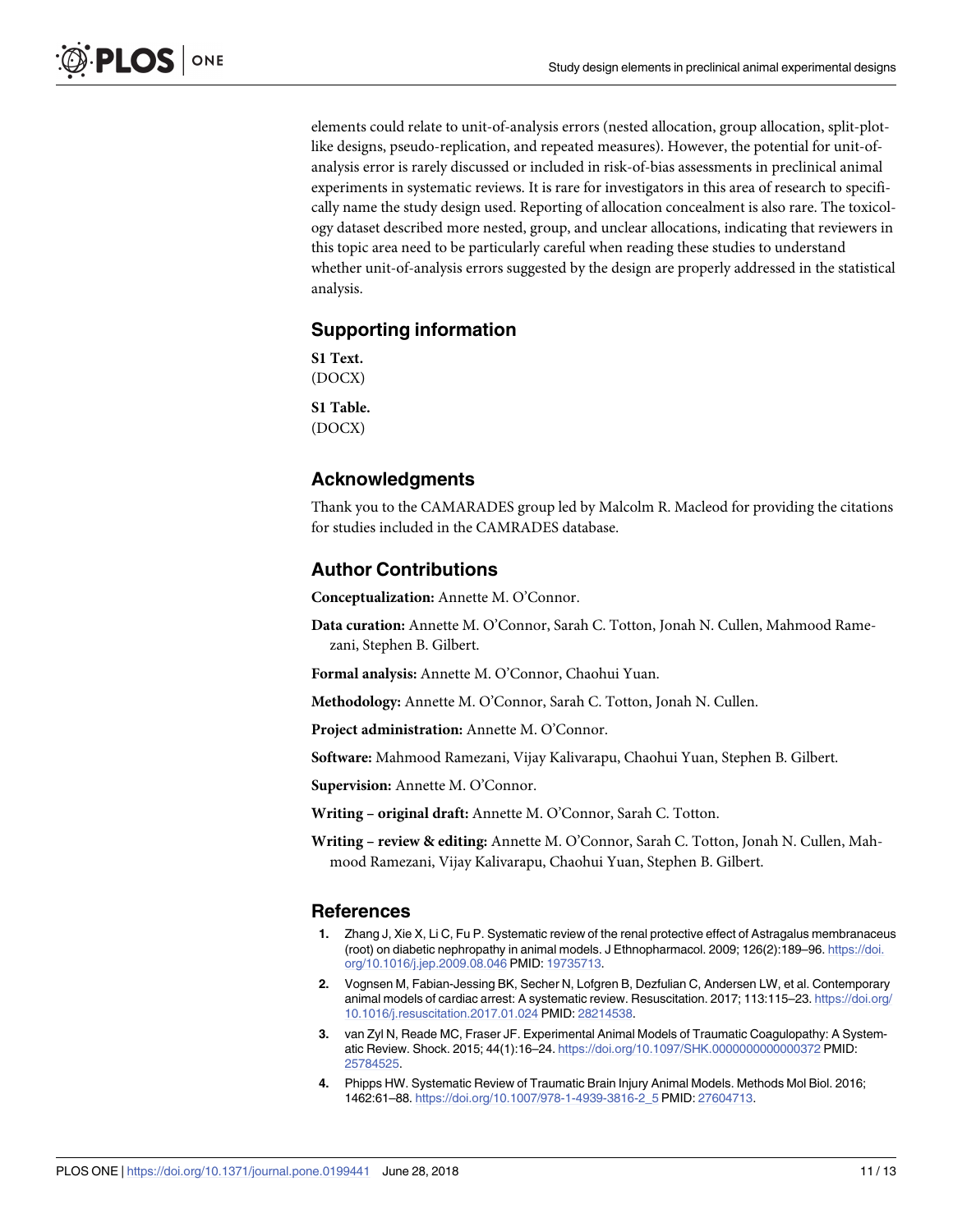- <span id="page-11-0"></span>**[5](#page-1-0).** Sharif-Alhoseini M, Khormali M, Rezaei M, Safdarian M, Hajighadery A, Khalatbari MM, et al. Animal models of spinal cord injury: a systematic review. Spinal Cord. 2017; 55(8):714–21. [https://doi.org/10.](https://doi.org/10.1038/sc.2016.187) [1038/sc.2016.187](https://doi.org/10.1038/sc.2016.187) PMID: [28117332](http://www.ncbi.nlm.nih.gov/pubmed/28117332).
- **[6](#page-1-0).** Ramirez FD, Motazedian P, Jung RG, Di Santo P, MacDonald ZD, Moreland R, et al. Methodological Rigor in Preclinical Cardiovascular Studies: Targets to Enhance Reproducibility and Promote Research Translation. Circ Res. 2017; 120(12):1916–26. <https://doi.org/10.1161/CIRCRESAHA.117.310628> PMID: [28373349](http://www.ncbi.nlm.nih.gov/pubmed/28373349); PubMed Central PMCID: PMCPMC5466021.
- **[7](#page-1-0).** (OHAT) OoHAaT. OHAT Risk of Bias Rating Tool for Human and Animal Studies. 2015:1–37.
- **[8](#page-1-0).** Krzywinski M, Altman N, Blainey P. Points of significance: nested designs. For studies with hierarchical noise sources, use a nested analysis of variance approach. Nat Methods. 2014; 11(10):977–8. PMID: [25392877](http://www.ncbi.nlm.nih.gov/pubmed/25392877).
- **[9](#page-3-0).** Blainey P, Krzywinski M, Altman N. Points of significance: replication. Nat Methods. 2014; 11(9):879– 80. PMID: [25317452.](http://www.ncbi.nlm.nih.gov/pubmed/25317452)
- **10.** Altman N, Krzywinski M. Points of significance: Sources of variation. Nat Methods. 2015; 12(1):5–6. PMID: [25699313](http://www.ncbi.nlm.nih.gov/pubmed/25699313).
- **[11](#page-4-0).** Krzywinski M, Altman N. Points of significance: two-factor designs. Nat Methods. 2014; 11(12):1187–8. PMID: [25584374](http://www.ncbi.nlm.nih.gov/pubmed/25584374).
- **[12](#page-1-0).** Altman N, Krzywinski M. Split plot design. Nat Methods. 2015; 12(3):165–6. PMID: [25879095](http://www.ncbi.nlm.nih.gov/pubmed/25879095).
- **[13](#page-2-0).** Ramezani M, Kalivarapu V, Gilbert SB, Huffman S, Cotos E, O'Conner A, editors. Rapid Tagging and Reporting for Functional Language Extraction in Scientific Articles. Proceedings of the 6th International Workshop on Mining Scientific Publications; 2017: ACM.
- **[14](#page-2-0).** R Core Team. R: A language and environment for statistical computing. R Foundation for Statistical Computing, Vienna, Austria. URL <https://www.R-project.org/>. 2017.
- **[15](#page-2-0).** Chang W, Cheng, J., Allaire, JJ., Xie Y, McPherson J. shiny: Web Application Framework for R. R package version 1.0.5. <https://CRAN.R-project.org/package=shiny>. 2017.
- **[16](#page-3-0).** Hooijmans CR, Rovers MM, de Vries RB, Leenaars M, Ritskes-Hoitinga M, Langendam MW. SYR-CLE's risk of bias tool for animal studies. BMC Med Res Methodol. 2014; 14:43. [https://doi.org/10.1186/](https://doi.org/10.1186/1471-2288-14-43) [1471-2288-14-43](https://doi.org/10.1186/1471-2288-14-43) PMID: [24667063](http://www.ncbi.nlm.nih.gov/pubmed/24667063); PubMed Central PMCID: PMCPMC4230647.
- **[17](#page-3-0).** Macleod MR, O'Collins T, Howells DW, Donnan GA. Pooling of animal experimental data reveals influence of study design and publication bias. Stroke. 2004; 35(5):1203–8. [https://doi.org/10.1161/01.STR.](https://doi.org/10.1161/01.STR.0000125719.25853.20) [0000125719.25853.20](https://doi.org/10.1161/01.STR.0000125719.25853.20) PMID: [15060322](http://www.ncbi.nlm.nih.gov/pubmed/15060322).
- **[18](#page-7-0).** Burdge GC, Lillycrop KA, Jackson AA, Gluckman PD, Hanson MA. The nature of the growth pattern and of the metabolic response to fasting in the rat are dependent upon the dietary protein and folic acid intakes of their pregnant dams and post-weaning fat consumption. Br J Nutr. 2008; 99(3):540–9. [https://](https://doi.org/10.1017/S0007114507815819) [doi.org/10.1017/S0007114507815819](https://doi.org/10.1017/S0007114507815819) PMID: [17761015;](http://www.ncbi.nlm.nih.gov/pubmed/17761015) PubMed Central PMCID: PMCPMC2493056.
- **[19](#page-7-0).** Jansen D, Zerbi V, Arnoldussen IA, Wiesmann M, Rijpma A, Fang XT, et al. Effects of specific multinutrient enriched diets on cerebral metabolism, cognition and neuropathology in AbetaPPswe-PS1dE9 mice. PLoS One. 2013; 8(9):e75393. <https://doi.org/10.1371/journal.pone.0075393> PMID: [24086523](http://www.ncbi.nlm.nih.gov/pubmed/24086523); PubMed Central PMCID: PMCPMC3782450.
- **[20](#page-7-0).** Ishrat T, Mohamed IN, Pillai B, Soliman S, Fouda AY, Ergul A, et al. Thioredoxin-interacting protein: a novel target for neuroprotection in experimental thromboembolic stroke in mice. Mol Neurobiol. 2015; 51(2):766–78. <https://doi.org/10.1007/s12035-014-8766-x> PMID: [24939693](http://www.ncbi.nlm.nih.gov/pubmed/24939693); PubMed Central PMCID: PMCPMC4730955.
- **[21](#page-8-0).** Fabian-Jessing BK, Vallentin MF, Secher N, Hansen FB, Dezfulian C, Granfeldt A, et al. Animal models of cardiac arrest: A systematic review of bias and reporting. Resuscitation. 2018; 125:16–21. Epub 2018/02/07. <https://doi.org/10.1016/j.resuscitation.2018.01.047> PMID: [29407206](http://www.ncbi.nlm.nih.gov/pubmed/29407206).
- **22.** Lynch HN, Goodman JE, Tabony JA, Rhomberg LR. Systematic comparison of study quality criteria. Regulatory toxicology and pharmacology: RTP. 2016; 76:187–98. Epub 2016/01/09. [https://doi.org/10.](https://doi.org/10.1016/j.yrtph.2015.12.017) [1016/j.yrtph.2015.12.017](https://doi.org/10.1016/j.yrtph.2015.12.017) PMID: [26743741.](http://www.ncbi.nlm.nih.gov/pubmed/26743741)
- **23.** Hoerauf JM, Moss AF, Fernandez-Bustamante A, Bartels K. Study Design Rigor in Animal-Experimental Research Published in Anesthesia Journals. Anesthesia and analgesia. 2018; 126(1):217–22. Epub 2017/02/10. <https://doi.org/10.1213/ANE.0000000000001907> PMID: [28181936;](http://www.ncbi.nlm.nih.gov/pubmed/28181936) PubMed Central PMCID: PMCPMC5548642.
- **24.** Han S, Olonisakin TF, Pribis JP, Zupetic J, Yoon JH, Holleran KM, et al. A checklist is associated with increased quality of reporting preclinical biomedical research: A systematic review. PLoS One. 2017; 12 (9):e0183591. Epub 2017/09/14. <https://doi.org/10.1371/journal.pone.0183591> PMID: [28902887](http://www.ncbi.nlm.nih.gov/pubmed/28902887); PubMed Central PMCID: PMCPMC5597130.